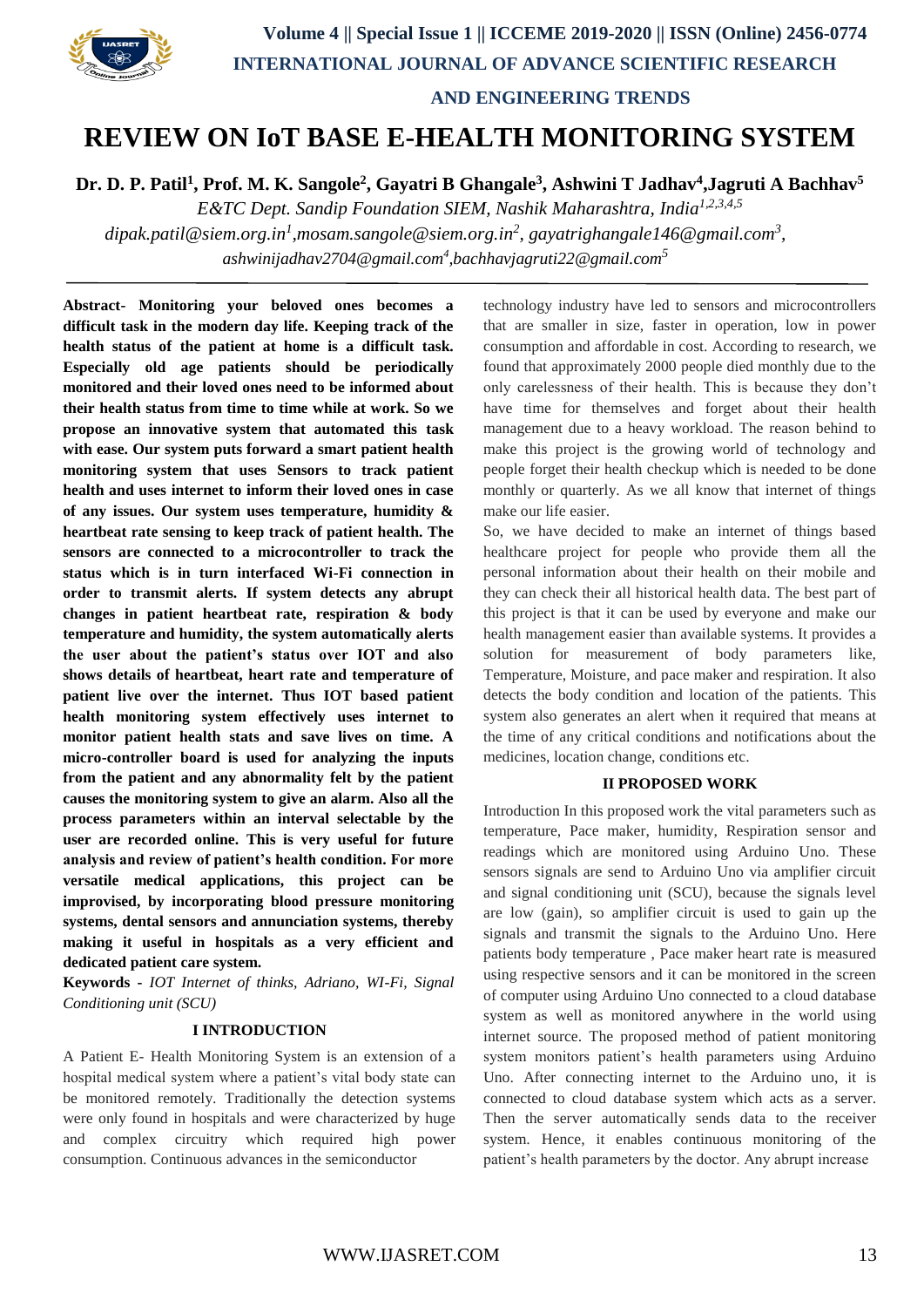

# **Volume 4 || Special Issue 1 || ICCEME 2019-2020 || ISSN (Online) 2456-0774 INTERNATIONAL JOURNAL OF ADVANCE SCIENTIFIC RESEARCH AND ENGINEERING TRENDS**

or decrease in these parameter values can be detected at the earliest and hence necessary medications can be implemented by the doctor immediately.

# **III SYSTEM DEVELOPMENT**

It is the future technology of connecting the entire world at one place. All the objects, things and sensors can be connected to share the data obtained in various locations and process/analyses that data for coordinating the applications like traffic signaling, mobile health monitoring in medical applications and industrial safety ensuring methods, etc. As per the estimation of technological experts, 50 billion objects will be connected in IOT by 2020. IOT offers a wide range of connectivity of devices with various protocols and various properties of applications for obtaining the complete machine to machine interaction. The traditional technologies like home automation, wireless sensor networks and control systems will become more efficient and smarter due to involvement of IOT. IOT is having a wide range of application areas. Such as Medical applications for monitoring the health of a patient and sends the information wirelesses. The present developing Wearable instrumentation is also based on IOT. The example wearable instrumentation is Smart wrist bands, navigation pills, etc. All this methods require an internet interface to update the health info or to control the device with a smart phone. The IOT also plays a vital role in media applications for advertising and exchanging the information worldwide. The manufacturing processes also require IOT for supply chain management, digital control systems for monitoring the manufacturing processes. The space requirements of IOT technology, the geographical specifications are always important in case of tracking applications. The geographical dimensions of objects are also important while obtaining the data from the objects. IOT in automobile applications and traffic maintenance became a most using area of automation. The automated devices in a vehicle should be connected to a cloud to update the car health within a period of time. By connecting the vehicles and traffic signaling systems to the internet, people can easily find the shortest path for their destination from the traffic monitoring systems and can navigate automatically by checking all other directions.

#### **IV WORKING**

The implemented system consists of an Arduino as a main processing unit for the entire system and all the sensor and devices can be connected with the microcontroller. The sensors can be operated by the controller to retrieve the data from them and it processes the analysis with the sensor data and updates it to the internet through Wi-Fi module connected to it. Wi-fi module through information goes to the server and patient condition or sensor information display on PC.



# **VI BENEFITS OF SYSTEM**

The patient can monitor their health conditions at any time from any locations continuously and not required to visit hospitals all the time. So the status can be determined from any place of the world online and the doctor can examine the patient health conditions all the time by using different smart devices such as tablets, smart phones, and laptops. The family members can also track patient's health in an emergency situation. The illness people are not required to stand in a long queue for doctors, thus save more time and cost. Through this system distance barrier is eliminated.

## **VII CONCLUSION**

The proposed system of patient health monitoring can be highly used in emergency situations as it can be daily monitored, recorded and stored as a database. In future the IOT device can be combined with the cloud computing so that the database can be shared in all the hospitals for the intensive care and treatment

### **ACKNOWLEDGMENT**

I take this opportunity to express my heart-felt gratitude to my guide, Prof. Dr. D. P. Patil, for his constant encouragement, able guidance and support throughout the course of this semester.

I take this opportunity to thank Head of Department, Department of Electronics and Telecommunication Engineering, Prof.Y.R.Risodkar and express my gratitude towards my parents, friends for the completion of my work.

I sincerely thank Prof. Dr. D. P. Patil, Principal, Sandip Institute of Engineering and Management, Nashik, for his advice and support during the course of my work.